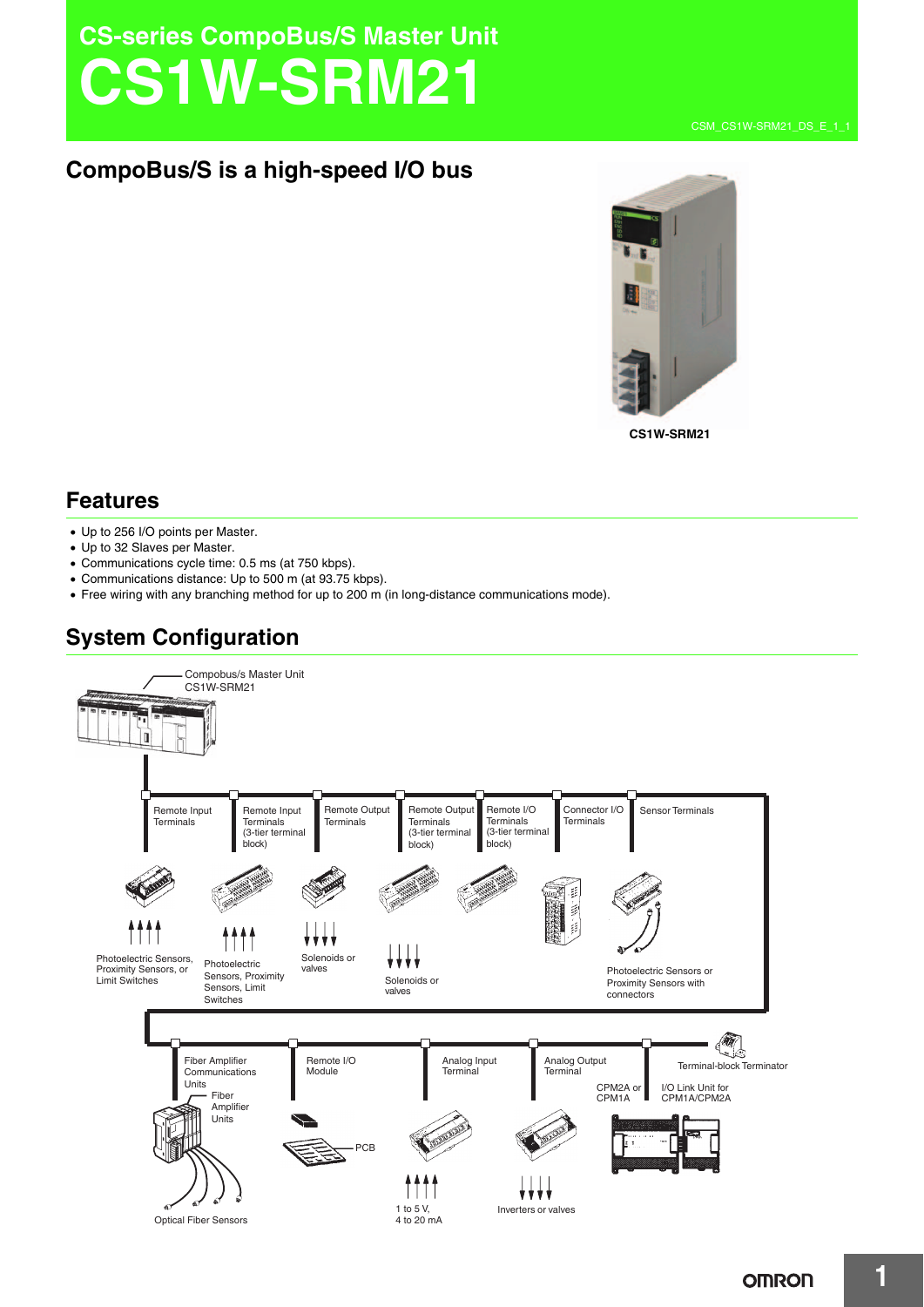# **Communication Specifications**

| Item                             |                           | <b>Specification</b>                                                                                                                                                                                                                                                                                                                                                                                                                                                                            |  |  |  |  |
|----------------------------------|---------------------------|-------------------------------------------------------------------------------------------------------------------------------------------------------------------------------------------------------------------------------------------------------------------------------------------------------------------------------------------------------------------------------------------------------------------------------------------------------------------------------------------------|--|--|--|--|
| <b>Communications method</b>     |                           | Special CompoBus/S protocol                                                                                                                                                                                                                                                                                                                                                                                                                                                                     |  |  |  |  |
| <b>Communications baud rate</b>  |                           | High-speed Communications Mode: 750 kbps<br>Long-distance Communications Mode: 93.75 kbps                                                                                                                                                                                                                                                                                                                                                                                                       |  |  |  |  |
| <b>Modulation method</b>         |                           | Baseband method                                                                                                                                                                                                                                                                                                                                                                                                                                                                                 |  |  |  |  |
| <b>Coding method</b>             |                           | Manchester coding method                                                                                                                                                                                                                                                                                                                                                                                                                                                                        |  |  |  |  |
| <b>Error control checks</b>      |                           | Manchester code check, frame length check, and parity check                                                                                                                                                                                                                                                                                                                                                                                                                                     |  |  |  |  |
| VCTF cable (JIS C 3306)<br>Cable |                           | Two 0.75 mm <sup>2</sup> conductors (2 signal wires)<br>Four 0.75 mm <sup>2</sup> conductors (2 signal wires and 2 power supply wires)                                                                                                                                                                                                                                                                                                                                                          |  |  |  |  |
|                                  | <b>Special Flat Cable</b> | Four 0.75 mm <sup>2</sup> conductors (2 signal wires and 2 power supply wires)                                                                                                                                                                                                                                                                                                                                                                                                                  |  |  |  |  |
| Communications<br>distance       | 2-conductor VCTF cable    | <b>High-speed Communications Mode</b><br>Main line length:<br>100 m max.<br>Branch line length:<br>3 m max.<br>Total branch line length:<br>50 m max.                                                                                                                                                                                                                                                                                                                                           |  |  |  |  |
|                                  |                           | Long-distance Communications Mode<br>Main line length:<br>500 m max.<br>Branch line length:<br>6 m max.<br>Total branch line length:<br>120 m max.                                                                                                                                                                                                                                                                                                                                              |  |  |  |  |
|                                  | 4-conductor VCTF cable    | <b>High-speed Communications Mode</b><br>Main line length:<br>30 m max.<br>Branch line length:<br>3 m max.<br>Total branch line length:<br>30 m max.                                                                                                                                                                                                                                                                                                                                            |  |  |  |  |
|                                  |                           | Long-distance Communications Mode: Flexibly branched, provided that the total length of cable is a maximum<br>of 200 m.                                                                                                                                                                                                                                                                                                                                                                         |  |  |  |  |
|                                  | <b>Special Flat Cable</b> | <b>High-speed Communications Mode</b><br>Main line length:<br>30 m max.<br>Branch line length:<br>3 m max.<br>Total branch line length:<br>30 m max.<br>When 4-conductor VCTF cable or Special Flat Cable is used to connect fewer than 16 Slaves, the main line can<br>be up to 100 m long and the total branch line length can be up to 50 m in High-speed Communications Mode.<br>Long-distance Communications Mode: Flexibly branched, provided that the total length of cable is a maximum |  |  |  |  |
|                                  |                           | of 200 m.                                                                                                                                                                                                                                                                                                                                                                                                                                                                                       |  |  |  |  |

# **Ordering Information**

| Unit type                       | Name                                        | <b>Specifications</b>              |                                          |                                                | No. of unit          | Current<br>consumption (A) |                 |              |                  |
|---------------------------------|---------------------------------------------|------------------------------------|------------------------------------------|------------------------------------------------|----------------------|----------------------------|-----------------|--------------|------------------|
|                                 |                                             | <b>Communications</b><br>functions | No. of I/O points                        | <b>Max. Units</b><br>mountable<br>per CPU Unit | numbers<br>allocated | 5 V                        | 24 V            | <b>Model</b> | <b>Standards</b> |
| <b>CS1 Special</b><br>I/O Units | CompoBus/S<br><b>Master Unit</b><br>西峰<br>1 | Remote I/O<br>communications       | 256 max.<br>(128 inputs and 128 outputs) | 95                                             | 2                    | 0.15                       | $\qquad \qquad$ | CS1W-SRM21   | U, C, CE         |
|                                 |                                             |                                    | 128 max.<br>(64 inputs and 64 outputs)   | 96                                             |                      |                            |                 |              |                  |

#### **International Standards**

• The standards indicated in the "Standards" column are those current for UL, CSA, cULus, cUL, NK, and Lloyd standards and EC Directives as of the end of October 2008. (The standards are abbreviated as follows: U: UL, U1: UL Class I Division 2 Products for Hazardous Locations, C: CSA, US: cULus Class I Division 2 Products for Hazardous Locations, CU: cUL, N: NK, L: Lloyd, and CE: EC Directives.

• Ask your OMRON representatives for the conditions under which the standards were met.

# **Specifications**

| <b>Applicable PLC models</b>                                  | <b>CS-series PLCs</b>                                |                                                      |
|---------------------------------------------------------------|------------------------------------------------------|------------------------------------------------------|
| Unit type                                                     | CS1 Special I/O Unit                                 |                                                      |
| Internal current consumption                                  | 5 VDC, 150 mA max.                                   |                                                      |
| Weight                                                        | 167 $g$ max.                                         |                                                      |
| I/O points                                                    | 256 (128 inputs and 128 outputs)                     | 128 (64 inputs and 64 outputs)                       |
| Allocated words *                                             | 20 words (8 for inputs, 8 for outputs, 4 for status) | 10 words (4 for inputs, 4 for outputs, 2 for status) |
| No. of mountable Master Units                                 | 95                                                   | 96                                                   |
| Node address                                                  | 8 addresses per node                                 |                                                      |
| No. of connectable Slaves                                     | 32                                                   |                                                      |
| <b>Status information</b>                                     | Communications Error Flags, Participation Flags      |                                                      |
| $\cdots$ $\sim$ $\cdots$ $\sim$ $\sim$ $\sim$ $\sim$ $\cdots$ |                                                      |                                                      |

\* Uses Special I/O Unit Area (in CIO Area).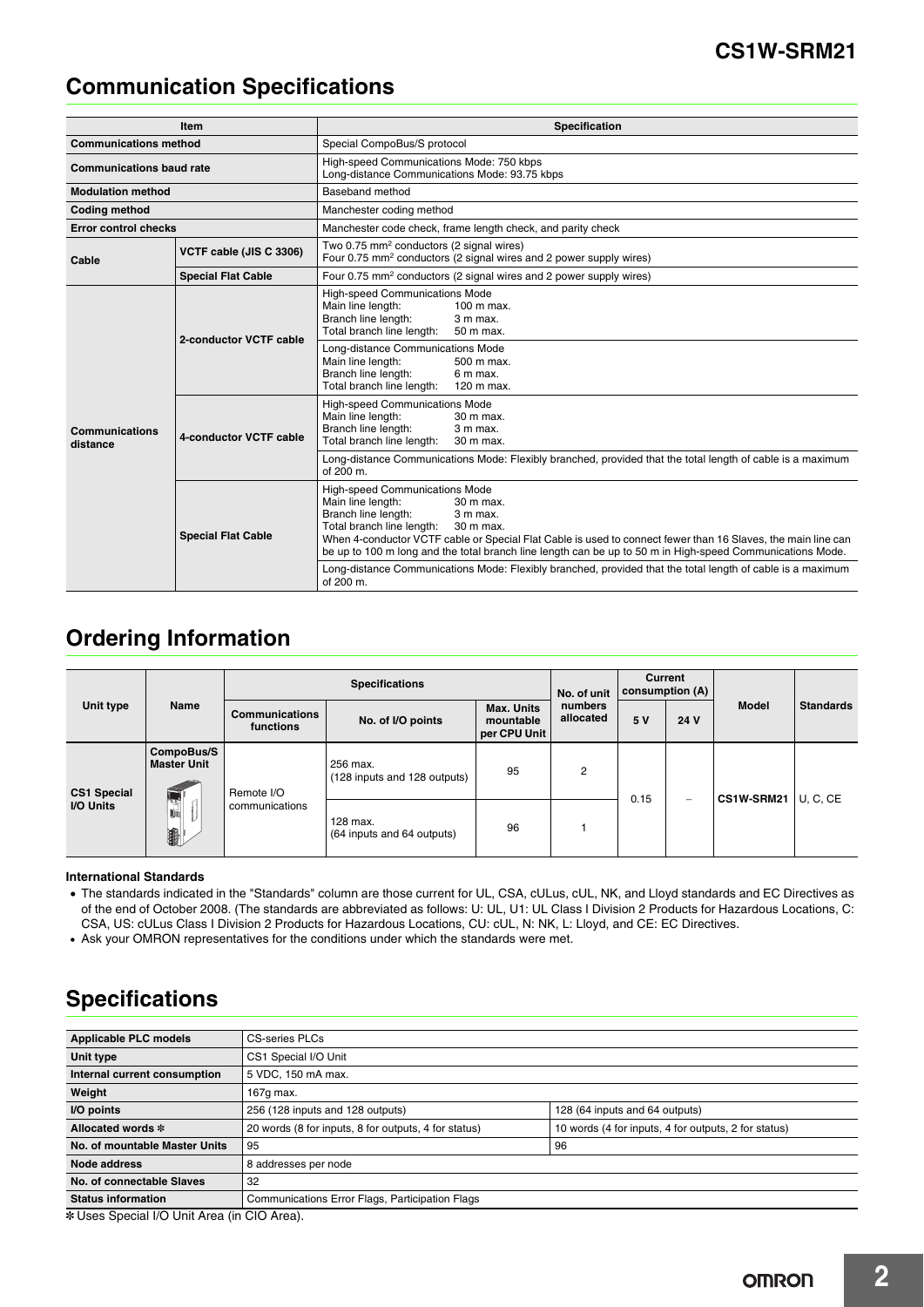# **Part Names and Functions**



## **Dimensions (Unit: mm)**





Refer to the *CS-series Operation Manual* for details on installing the CS1W-SRM21 when it is connected in a CS-series CPU Rack or Expansion Rack.

# **Related Manual**

| Cat. No. | <b>Manual Name</b>                                    |
|----------|-------------------------------------------------------|
| W266     | CompoBus/S Operation Manual                           |
| W318     | CompoBus/S SRM1 Master Control Units Operation Manual |
| W377     | CPM2C-S Programmable Controllers Operation Manual     |
| W352     | CPM2A I/O Link Units Operation Manual                 |
| W356     | CPM2C I/O Link Units Operation Manual                 |